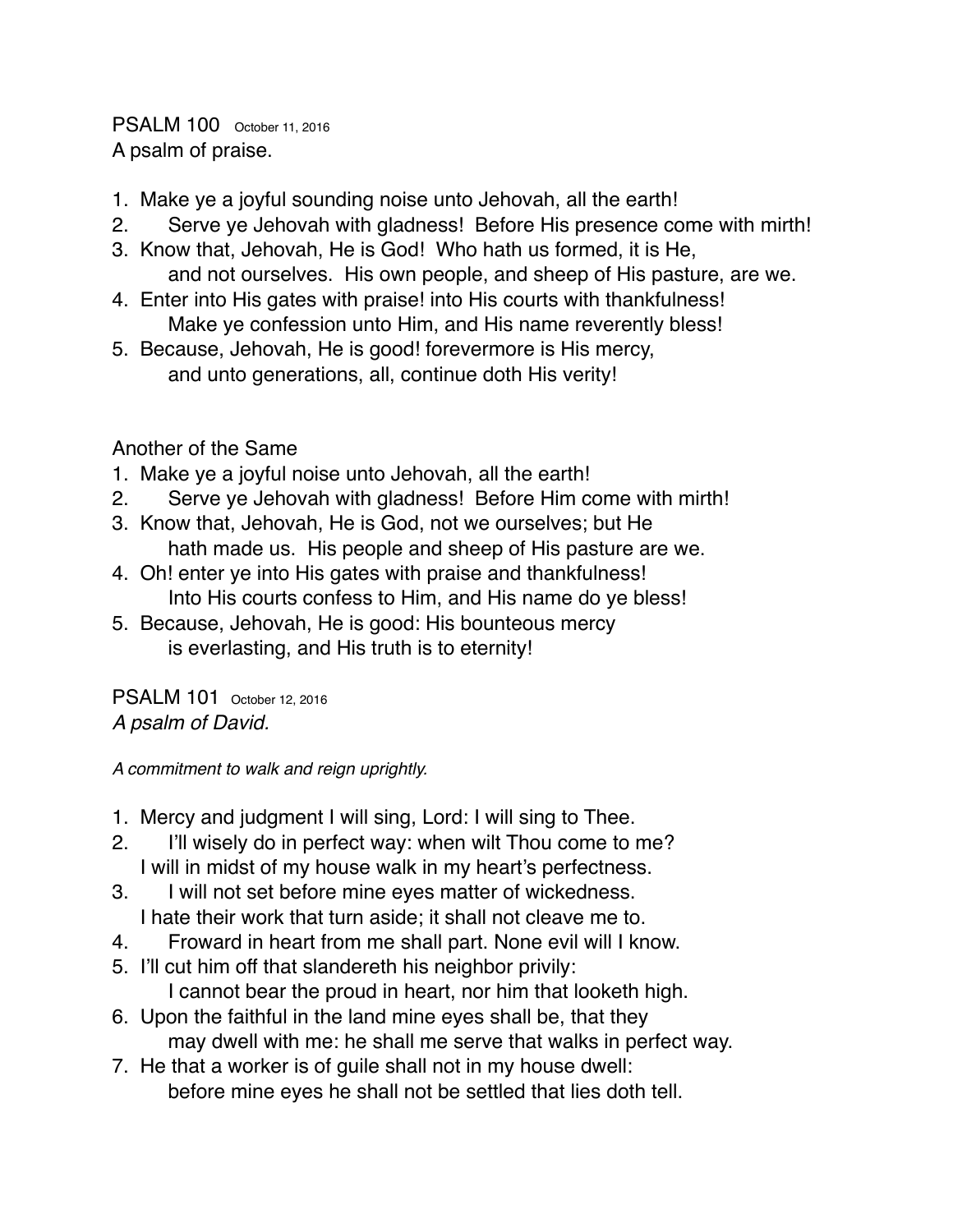9. Yea, all the wicked of the land, early destroy will I, to cut off from God's city all that work iniquity.

#### PSALM 102 October 14, 2016

*A prayer of the afflicted when he is overwhelmed and poureth out his complaint before the Lord.*

- 1. Lord, hear my supplication, and let my cry come Thee unto!
- 2. I'th day when trouble is on me, Thy face hide not away me fro'! Thine ear to me do Thou incline; i'th day I cry, soon answer me!
- 3. For as the smoke, my days consume, and like an hearth, my bones burnt be.
- 4. My heart is smote, and dried like grass, that I to eat my bread forget.
- 5. By reason of my groaning voice, my bones unto my skin are set.
- 6. Like pelican in wilderness, like owl in desert, so am I.
- 7. I watch, and like a sparrow am on housetop solitarily.
- 8. Mine enemies daily me reproach: 'gainst me they rage, 'gainst me they swear,
- 9. that I do ashes eat for bread: and mix my drink with weeping tear.
- 10. By reason of Thy fervent wrath and of Thy vehement disdain: for Thou hast high advanced me, and Thou hast cast me down again.

#### (2)

- 11. My days, as shadow that decline, and like the withered grass, am I.
- 12. But Thou, Lord, dost abide for aye, and Thy name to eternity.
- 13. Thou wilt arise, and wilt show forth Thy tender mercy on Zion: for it is time to favor her; yea, the set time is now come on.
- 14. For in her stones Thy servants do take pleasure, and her dust pity.
- 15. And heathens shall the Lord's name fear, and all kings of th'earth, Thy glory.
- 16. When as the Lord shall Zion build, He in His glory shall appear.
- 17. The poor's petition He'll regard, and He will not despise their pray'r.
- 18. This shall in writing be enroll'd for the succeeding-after race, that people, also, which shall be created, they the Lord may praise.
- 19. For from His sanctuary high, from heaven's, the Lord the earth doth see:
- 20. To hear the groans of prisoners: to loose them that death's children be;
- 21. the Lord's praise in Jerusalem His name in Zion to record,
- 22. when people are together met, and kingdoms for to serve the Lord.

#### (3)

- 23. He weakened hath, i'th way, my strength, and shortened my days, hath He.
- 24. I said, "In middle of my days, my God, do not away take me": Thy years throughout all ages are. 25. Thou hast the earth's foundation laid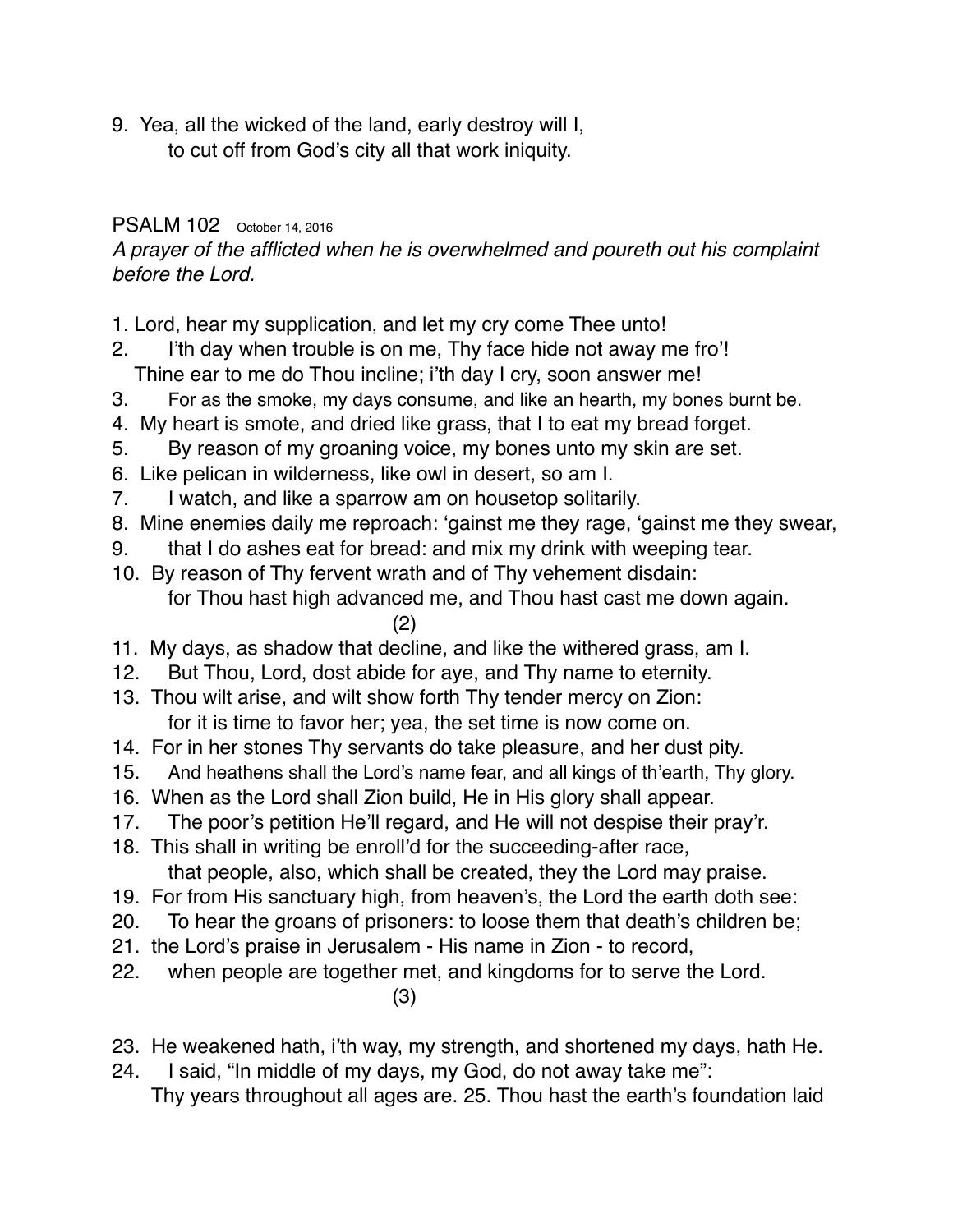for elder time: and heavens be the work which Thine own hands have made.

- 26. They perish shall, but Thou shalt stand: they all as garments shall decay: and as a wearing vestment, Thou shalt them change, and changed are they.
- 27. But Thou art ev'n the same: Thy years they never shall consumed be.

PSALM 103 October 17, 2016 A psalm of David.

*An invocation to everyone, and to all things everywhere, to bless the Lord.*

- 1. Oh, thou my soul, Jehovah bless! and all things that in me most inward are, in humbleness, His holy name bless ye!
- 2. The Lord bless in humility, oh, thou my soul! also put not out of thy memory all 's bounties thee unto!
- 3. For He it is Who pardoneth all thine iniquities: He it is also Who healtheth all thine infirmities.
- 4. Who thy life from destruction redeems: Who crowneth thee with His tender compassion and kind benignity.
- 5. Who with good things abundantly doth satisfy thy mouth: so that like as the eagles be renewed is thy youth.
- 6. The Lord doth judgment and justice for all oppressed ones.
- 7. To Moses show'd those ways of His: His acts to Isr'el's sons.
	- (2)
- 8. The Lord is merciful, also He's very gracious: and unto anger He is slow, in mercy plenteous.
- 9. Contention He will not maintain to perpetuity, nor He His anger will retain unto eternity.
- 10. According to our sins likewise to us He hath not done: nor hath He our iniquities rewarded us upon.
- 11. Because, even as the heavens are in height the earth above, so toward them that do Him fear, confirmed is His love.
- 12. Like as the East and West, they are far in their distances: He hath remov'd away so far from us our trespasses.
- 13. A father's pity, like unto, which he his sons doth bear like pity doth Jehovah show to them that do Him fear.
- 14. For He doth know this frame of ours: He minds that dust we be.
- 15. Mans' days are like the grass: like flow'rs in field, so flourisheth he.
- 16. For over it the wind doth pass, and it away doth go; also the place whereas it was no longer shall it know.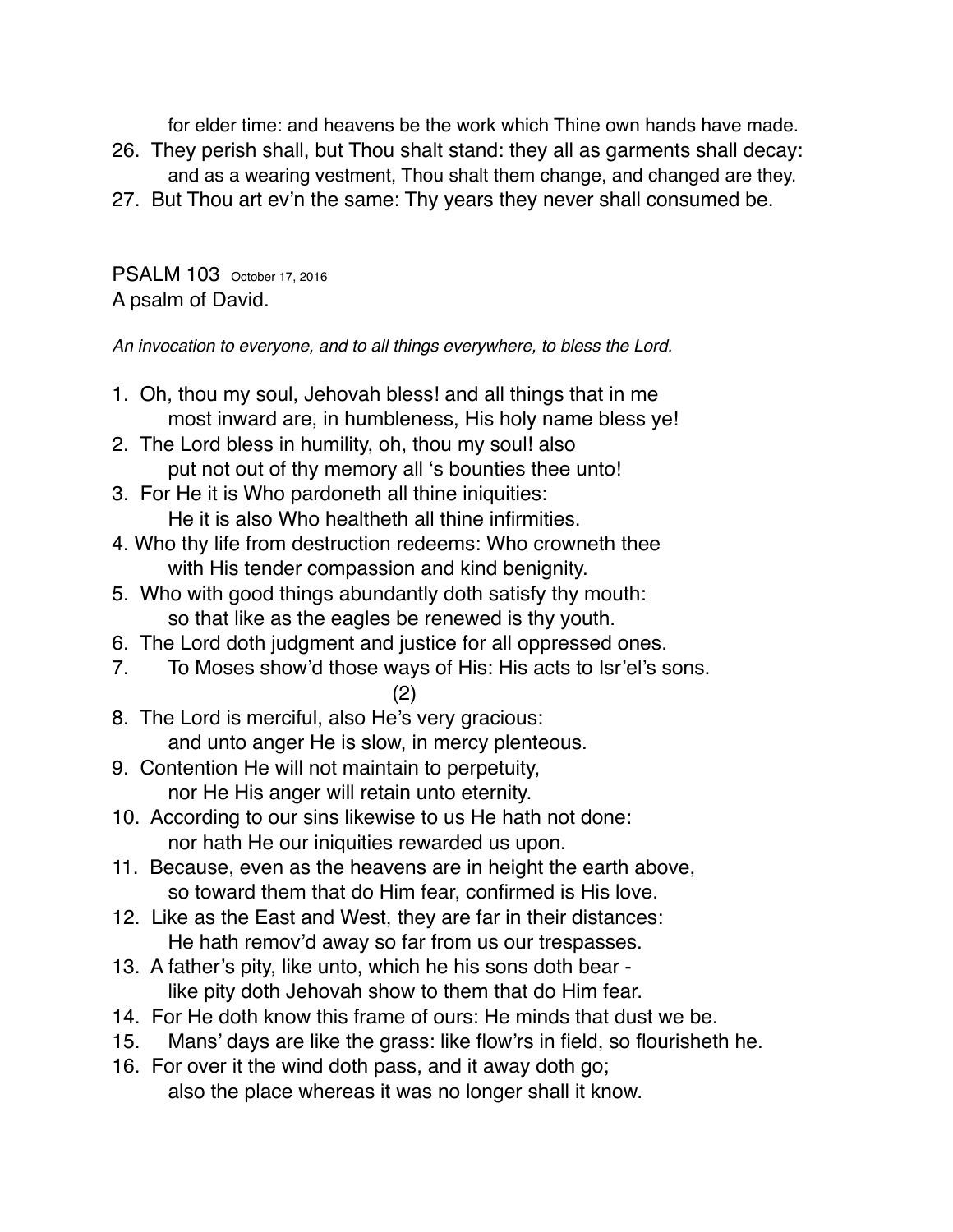- 17. But yet God's mercy ever is, shall be, and aye hath been to them that fear Him; and 's justice unto children's children.
- 18. To such as keep His covenant, that do in mind up lay the charge of His commandment that it they may obey.
- 19. The Lord hath in the heavens high established His throne: and over all His royalty doth bear dominion.
- 20. Oh, ye His angels that excel in strength, bless ye the Lord! that do His word, that hearken well unto the voice of 's word.
- 21. All ye that are the Lord's armies, oh, bless Jehovah still! and all ye ministers of His, His pleasure that fulfill.
- 22. Yea, all His works, in places, all, of His dominion, bless ye Jehovah! Oh, my soul, Jehovah bless alone!

## PSALM 104 October 18, 2016

Praising God for His manifold glories revealed in all He has made.

- 1. The Lord bless, oh, my soul! Oh, Lord, my God, exceedingly great art Thou! Thou with honor art cloath'd, and with majesty!
- 2. Who dost Thyself with light, as if it were a garment, cover. Who, like unto a curtain, dost the heavens stretch all over.
- 3. Who of His chambers lays the beams i'th waters, and He makes the clouds His Chariots, and His way on wings of wind He takes.
- 4. His angels, spirits; His ministers, Who makes a fiery flame.
- 5. Who earth's foundations laid, that ne're should be remov'd, the same.
- 6. Thou, with the deep as with a robe didst cover the dry land: above the places mountainous, the waters they did stand.
- 7. When as that Thou rebukedst them, away then fled they fast: they also at Thy thunders' voice, with speed away do haste.
- 8. Up by the mountains they ascend: down by the valleys go; the place which Thou didst found for them, until they come unto.
- 9. Thou hast to them a bound prefixed which they may not pass over: so that they might no more return again the earth to cover.

## (2)

- 10. Who springs into the valleys sends, which run among the hills,
- 11. whence all beasts of the field have drink: wild asses drink their fills.
- 12. Heav'ns fowls dwell by them, which do sing among the sprigs with mirth.
- 13. He waters from His lofts the hills: Thy works' fruit fill the earth.
- 14. For beasts, He makes the grass to grow, herbs also for man's good: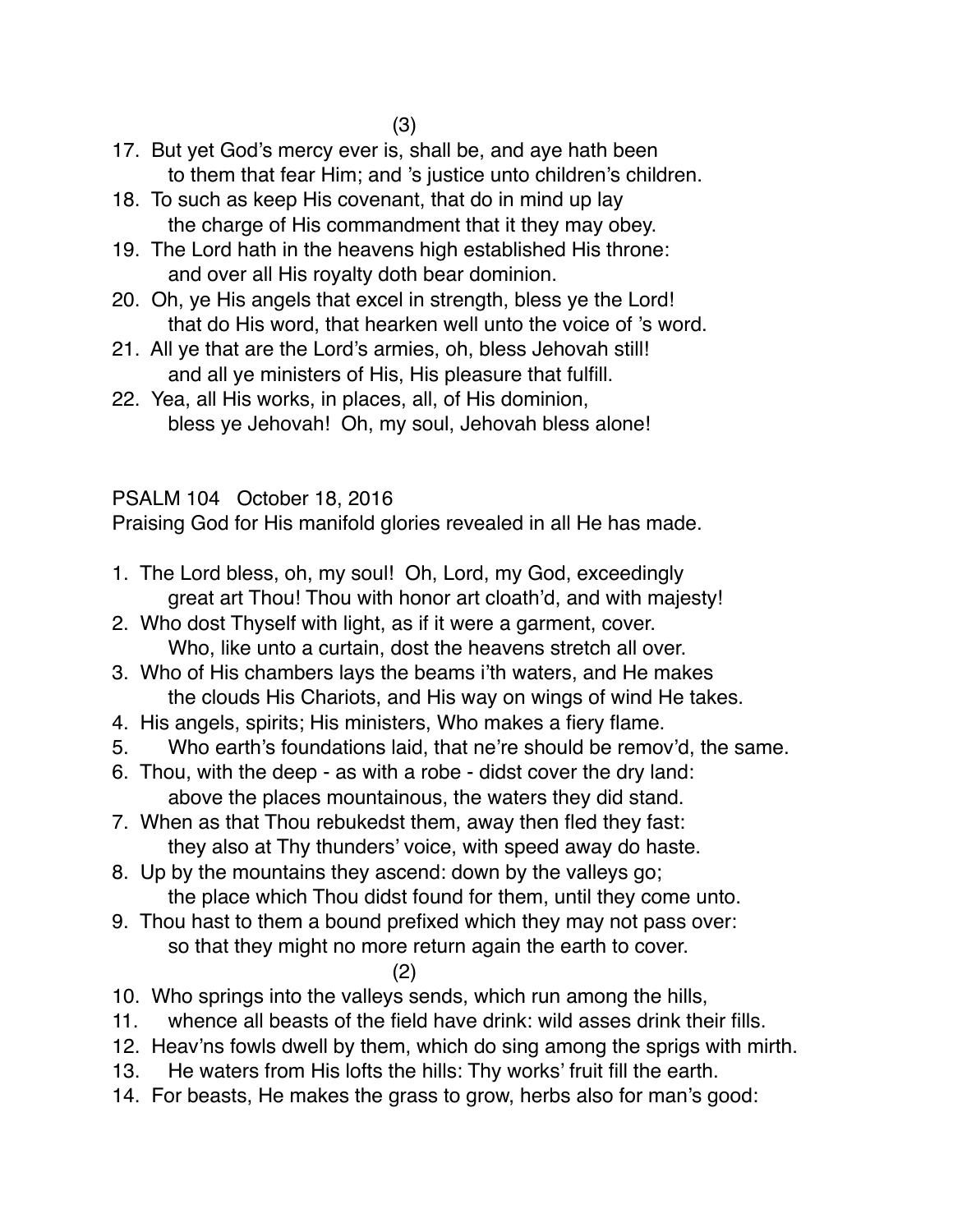that He may bring out of the earth what may be for their food:

- 15. Wine also that man's heart may glad, and oil their face to bright: and bread which to the heart of man may it supply with might.
- 16. God's trees are happy: His planted cedars of Lebanon,
- 17. where birds do nest; as for the stork, firs are her mansion.
- 18. The wild goats' refuge are the hills: rocks, conies do enclose.
- 19. The moon He hath for seasons set; the sun his setting knows.

(3)

- 20. Thou makest darkness, and 'tis night: when wood beasts creep out, all.
- 21. After their prey, young lions roar: from God for food they call.
- 22. The sun doth rise; then, in their dens, they couch, when gone aside.
- 23. Man to his work and labor goes, until the ev'ning-tide.
- 24. Oh, Lord! How many are Thy works! All of them Thou hast wrought in wisdom! With thy plenteous store the earth is fully fraught!
- 25. So is this great and spacious sea, wherein things creeping be beyond all number: beasts of small and of great quantity.
- 26. There, go the ships. Leviathan, there, Thou mad'st to play.
- 27. These all wait on Thee, that their meat in their time give, Thou may.
- 28. They gather what Thou givest them: Thy hand Thou op'nest wide, and they with such things as are good are fully satisfied.
- 29. Thou hid'st Thy face: they troubled are; their breath Thou tak'st away. Then do they die: also return unto their dust do they.
- 30. They are created when Thou mak'st Thy Spirit forth to go. Thou of the earth dost make the face to be renew'd also.
	- (4)
- 31. The glory of Jehovah shall forevermore endure! in His own works Jehovah shall joyfully take pleasure.
- 32. The earth doth tremble, when that He upon the same doth look! The mountains He doth touch, likewise, they thereupon do smoke!
- 33. Full sweet my meditation concerning Him shall be: so that I in Jehovah will rejoice exceedingly!
- 34. Let sinners be consum'd from th'earth, and wicked be no more! Bless thou Jehovah, oh, my soul! Praise ye the Lord, therefore!

PSALM 104 SPECIFICALLY MENTIONS . . .

LIGHT, UNIVERSE, WATER, CLOUDS, WIND, ANGELS, FIRE, EARTH, OCEANS, LAND, MOUNTAINS, THUNDER, VALLEYS, SPRINGS, HILLS, BEASTS OF THE FIELD, ASSES, FOWLS, SPRIGS, BEASTS, GRASS, HERBS, FOOD, WINE, OIL, BREAD, MAN, HEART, TREES, CEDARS, BIRDS,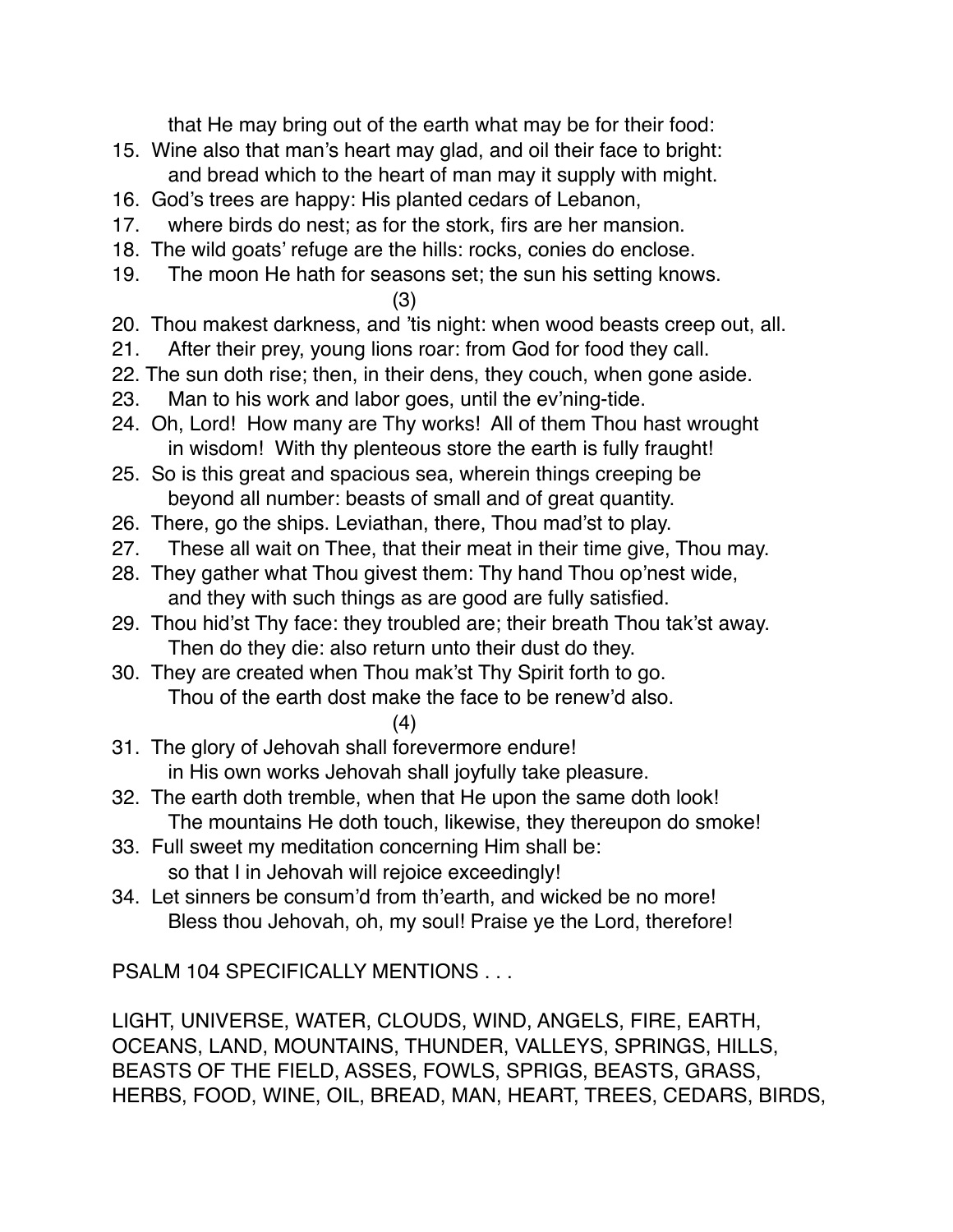STORKS, FIRS, WILD GOATS, ROCKS, CONIES, MOON, SUN, DARKNESS, NIGHT, WOOD BEASTS, LIONS, SEA, SEA CREATURES, LEVIATHAN, BREATH, DUST, SMOKE, VOLCANOS.

#### PSALM 105 October 19, 2016

*Recounting God's great deeds for Israel, as a reminder to praise Him. [I see, here, a prophecy about believers' sojourn on this earth, these perilous end times, and the soon-coming Rapture.]*

- 1. Oh! Praise the Lord! Call on His name! 'Mong people show His facts!
- 2. Sing unto Him! Sing psalms to Him! Talk of all 's wondrous acts!
- 3. Let their hearts joy, that seek the Lord! Boast in His holy name!
- 4. The Lord seek, and His strength! His face always, seek ye the same!
- 5. Those admirable works that He hath done, remember you! His wonders, and the judgements which do from His mouth issue!
- 6. Oh! Ye, His servant Abraham's seed sons of chose' Jacob, ye: He is the Lord, our God! In all the earth, His judgements be!
- 8. His covenant, forevermore, and His commanded Word, a thousand generations to, He doth in mind record!
- 9. which He with Abraham made, and 's oath to Isaac; made it fast! a law to Jacob and Isr'el; a cov'nant, aye, to last!

#### (2)

- 11. He said, "I'll give thee Canaan's land; by lot, heirs to be there."
- 12. When few, yea very few, in count and strangers in 't they were!
- 13. When they did from one nation unto another pass when from one kingdom their goings to other people was -
- 14. He suffered none to do them wrong: kings checked He for their sake!
- 15. "Touch not mine 'ointed ones! None ill unto my prophets make!"
- 16. He call'd for famine on the land: all staff of bread brake He!
- 17. Before them, sent a man, Joseph, sold for a slave, to be -
- 18. whose feet they did with fetters hurt: in iron his soul did lie;
- 19. until the time that his word came, the Lord's Word did him try.
- 20. The king, the people's ruler, sent; loose'd him, and let him go.
- 21. He made him lord of all his house! Of all 's wealth! Ruler, too!
- 22. at 's will to bind his peers, and teach 23. his ancients skill. Then came Isr'el to Egypt: and Jacob sojourn'd i'th land of Ham.
- 24. He much increased His folk, and made them stronger than their foe!
- 25. Their heart He turn'd, His folk to hate to 's servants, craft to show.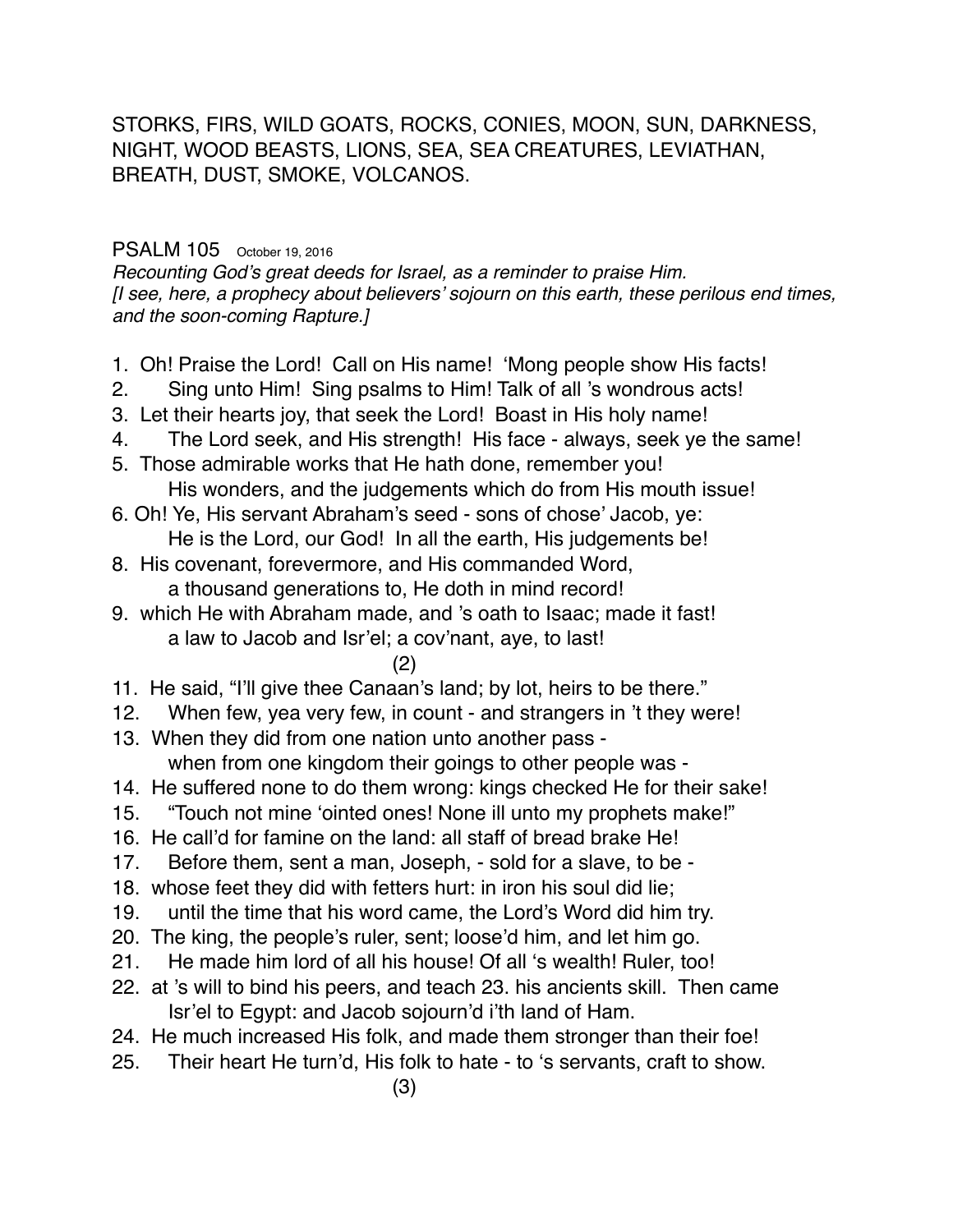- 26. Moses, His servant, He did send; and Aaron, whom He chose.
- 27. His signs and wonders them amongst, they in Ham's land disclose.
- 28. He darkness sent, and made it dark! nor did they 's word gain-say.
- 29. He turn'd their waters into blood! and He their fish did slay!
- 30. Great store of frogs, their land brought forth, in chambers of their king's!
- 31. He spake: there came mixed swarms! and lice in all their coasts, He brings!
- 32. He gave them hail for rain! and in their land, fire's flame did make!
- 33. And smote their vines and their fig trees! and their coast trees He brake!
- 34. He spake: and then the locusts came! and caterpillars! such the number of them was, as none could reckon up how much -
- 35. and ate all their land's herbs! and did fruit of their ground devour!
- 36. All first-born in their land, He smote! the chief of all their power!

(4)

- 37. With silver, also and with gold, He them from thence did bring! And among all their tribes there was not any one weakling!
- 38. Egypt was glad when out they went: for on them fell their dread.
- 39. A cloud for cov'ring, and a fire to light the night He spread.
- 40. They asked, and He brought quails! did them with heav'ns bread satisfy!
- 41. He ope'd the rock and waters flow'd: floods ran in places dry!
- 42. For on His holy promise, He and 's servant, Abraham thought.
- 43. With joy, His people, and with songs, forth He His chosen brought!
- 44. He of the heathen people did the land on them bestow! The labor of the people they inherited, also!
- 45. to this intent: that His statutes they might observe always; also, that they His laws might keep. Do ye Jehovah praise!

## PSALM 106 October 23, 2016

*Showing how foolish and rebellious we are toward God; highlighting God's amazing grace toward us.*

- 1. Praise ye the Lord! Oh, to the Lord give thanks! For good is He: for His mercy continued is to perpetuity.
- 2. Who can the Lord's strong acts forth tell, or all His praise display!
- 3. Blessed they that judgments keep, and who doth righteousness alway!
- 4. With favor of Thy people, Lord, do Thou remember me, and me with that salvation visit which is of Thee,
- 5. to see Thy chosen's good; to joy in gladness of Thy nation; that with Thine own inheritance, I might have exultation.
- 6. As our forefathers, so have we, sinned erroneously: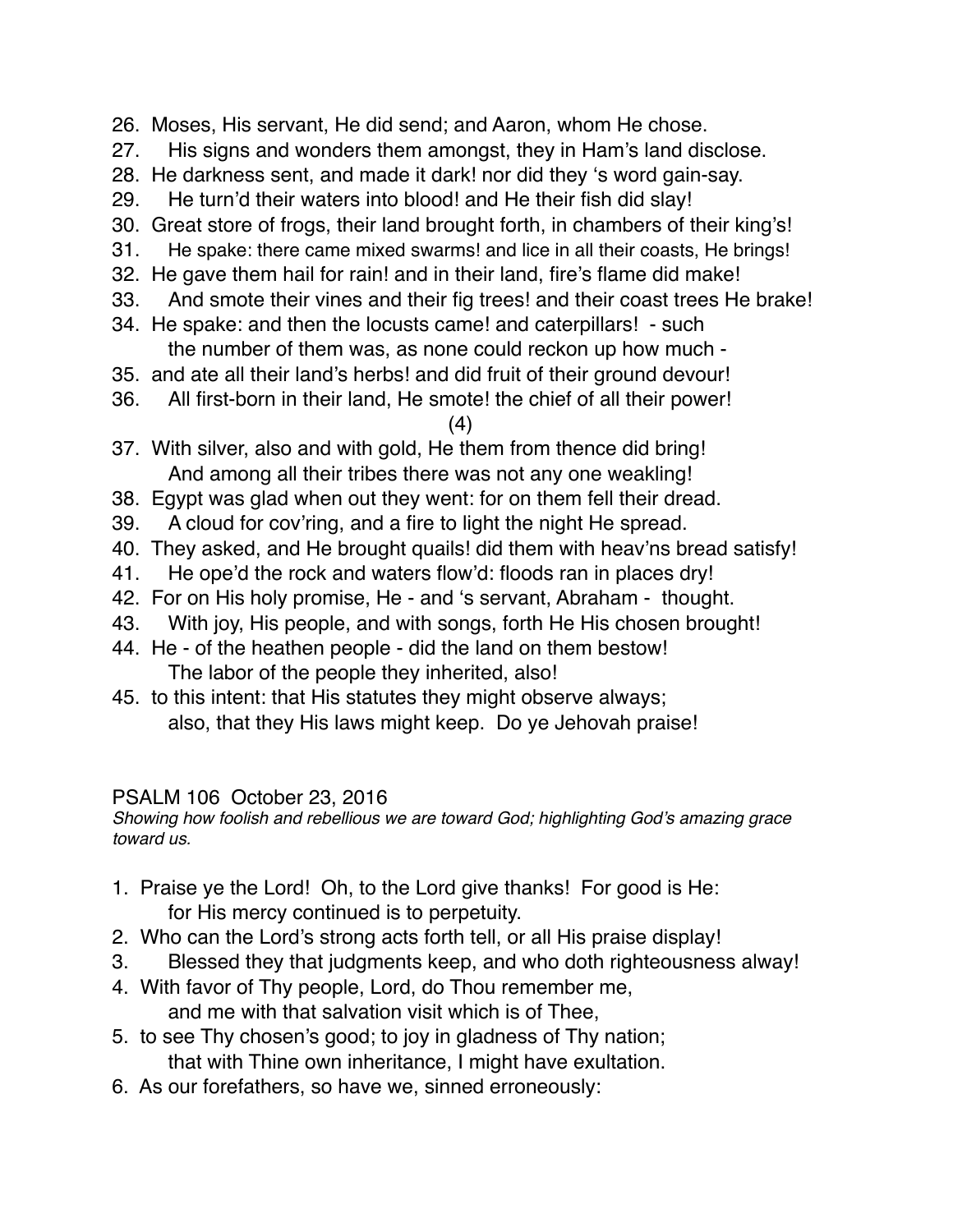we practiced have iniquity, we have done wickedly!

(2)

- 7. Our fathers did not understand Thy wonders in Egypt, nor was Thy mercies' multitude in their remembrance kept:
	- but at the sea, at the Red Sea , 8. vexed him. Yet, for his own name's sake, He saved them, that He might His mighty power make known.
- 9. The Red Sea also He rebuked, and dried up it was, so that, as through the wilderness, through depths He made them pass.
- 10. And from the hand of them that did them hate, He set them free, and them redeemed from his hand that was their enemy.
- 11. The waters covered their foes: of them that were left none!
- 12. They did believe His word; they sang His praises, thereupon.

(3)

- 13. They soon forgot His words, nor would they for His counsel stay,
- 14. but much in the wilderness did lust; in the desert, God tried they.
- 15. And He their suite them gave, but sent leaness their soul into.
- 16. They envied Moses in the camp; Aaron, God's saint, also.
- 17. The opened earth, Dathan devoured, and hid Abiram's troop.
- 18. And fire was kindled in their rout; flame burned the wicked up.
- 19. In Horeb, made a calf, also; molt image worshipped they!
- 20. They changed Thy glory to be like an ox that eateth hay!
- 21. They God forgot! their Savior! which in Egypt did great acts!
- 22. Works wondrous in the land of Ham! by the Red Sea, dreadful facts!
- 23. And said He would them waste; had not Moses stood (whom He chose) for him in the breach; to turn His wrath lest that He should waste those.

(4)

- 24. Yet they despised the Pleasant Land, nor did they believe His word,
- 25. but murmured in their tents! the voice they heard not of the Lord!
- 26. To make them fall in the desert, then, 'gainst them He lift' His hands.
- 27. 'Mongst nations even to sell their seed and scatter them in the lands.
- 28. And to Baal Peor they joined themselves! ate offerings of the dead!
- 29. Their works, His wrath did thus provoke: the plague amongst them spread.
- 30. Then Phineas rose, and judgment did: and so the plague did stay.
- 31. Which justice to him, counted was, to age and age, for aye.

(5)

32. At the waters of contention, they angered Him also,

so that with Moses, for their sakes, it very ill did go,

- 33. because his spirit they provoked with 's lips to speak rashly.
- 34. The nations, as the Lord them charged, they 'stroyed not utterly!
- 35. but were amongst the heathen mixed, and learned their works to do,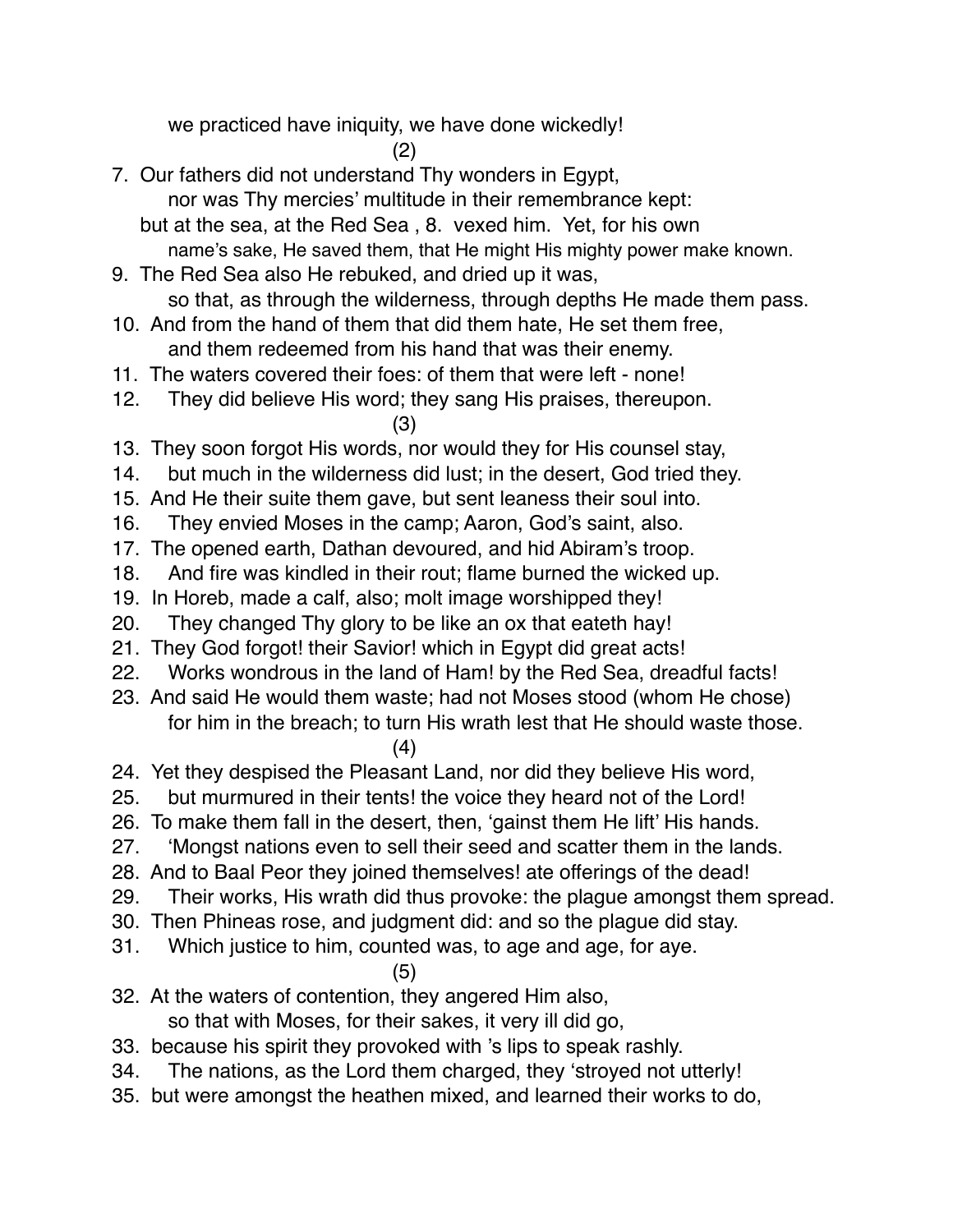- 36. And did their idols serve! which them became a snare unto.
- 37. Yea, unto devils, they their sons and daughters offered!
- 38. And guiltless blood blood of their sons and of their daughters! shed, whom unto Canaan's idols they offered in sacrifice! The land with blood abundantly polluted was, likewise!
- 39. Thus with the works were they defiled which they themselves had done; and they did go a whoring with inventions of their own;
	- (6)
- 40. Therefore, against His folk, the wrath was kindled of the Lord, so that He the inheritance which was His own abhorred.
- 41. And He gave them to heathens' hand; their haters their lords were.
- 42. Their foes thralled them: under their hand made them the yoke to bear.
- 43. Oft He delivered them; but they provoked Him bitterly with their counsel, and were brought low for their iniquity.
- 44. Yet He regarded their distress; when He did hear their 'plaint,
- 45. and He did to remembrance call for them His covenant. and in His many mercies did 46. repent, and made them be pitied of all that led them forth into captivity.
- 47. Save us, oh, Lord, our God! and us from heathen's gathering raise to give thanks to Thy holy name: to triumph in Thy praise!
- 48. The Lord, the God of Israel, from aye to aye blessed be! and let all people say "Amen!" Oh, praise Jehovah ye!

# **THE FIFTH BOOK**

PSALM 107 October 24, 2016

A call to praise for examples of the lovingkindness of the Lord.

- 1. Oh! Give ye thanks unto the Lord, because that good is He! because His lovingkindness lasts to perpetuity!
- 2. So let the Lord's redeemed say, whom He freed from th'enemies' hands;
- 3. and gathered them from east and west, from south and northern lands.
- 4. I'th desert . . . in a desert way they wandered: no town find
- 5. to dwell in. Hungry and thirsty, their souls within them pined. Then did they to Jehovah cry, when they were in distress: Who did them set at liberty, out of their anguishes.
- 7. In such a way that was most right, He led them forth, also: that to a a city which they might inhabit, they might go.
- 8. **Oh, that men would Jehovah praise for His great goodness, then: and for His workings wonderful unto the sons of men!**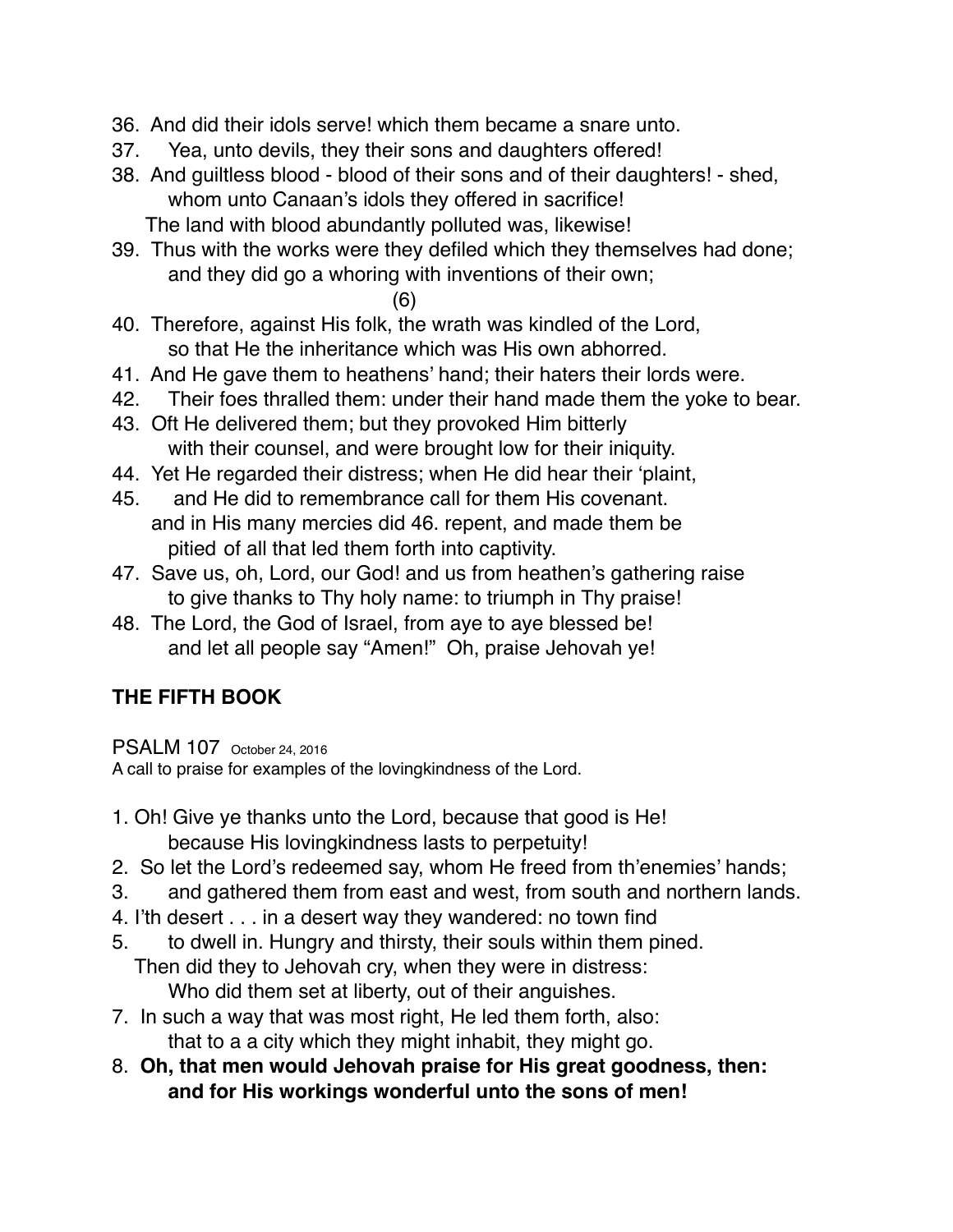# 9. **Because that He the longing soul doth throughly satisfy! The hungry soul He also fills with good, abundantly!**

- (2)
- 10. Such as in darkness and within the shade of death abide; who are in sore affliction, also in iron tied:
- 11. By reason that against the words of God they did rebel; also, of Him that is Most High, contemned the counsel.
- 12. Therefore with molestation He did bring down their heart: down did they fall and none there was could help to them impart.
- 13. Then did they to Jehovah cry, when they were in distress: who did them set at liberty out of their anguishes.
- 14. He did them out of darkness bring; also death's shade from under: as for the bands that they were in, He did them break asunder.
- 15. **Oh, that men would Jehovah praise for His great goodness, then: and for His workings wonderful unto the sons of men!**
- 16. **For He hath all to shivers broke the gates that were of brass! And He asunder cut each bar that made of iron was!** (3)
- 17. For their transgressions and their sins, fools do affliction bear.
- 18. All kind of meat their soul abhors; to death's gate they draw near.
- 19. Then did they to Jehovah cry, when they were in destress: Who did them set at liberty out of their anguishes.
- 20. He sent His Word, and therewith, healing to them He gave: from out of their destructions, He did them also save.
- 21. **Oh, that men would Jehovah praise for His great goodness, then: and for His workings wonderful unto the sons of men!**
- 22. **And sacrifices sacrifice, let them, of thanksgiving! And while His works they do declare, let them for gladness sing!** (4)
- 23. They that go down to'th sea in ships, their business there to do
- 24. in waters great, the Lord's work see; in'th deep His wonders, too.
- 25. Because that He the stormy wind commandeth to arise, which lifteth up the waves, thereof. 26. They mount up to the skies; down go they to the depths again: their soul with ill doth quail.
- 27. They reel and stagger, drunkard like, and all their wit doth fail.
- 28. Then did they to Jehovah cry, when they were in distress: and thereupon He bringeth them out of their anquishes.
- 29. He makes the storm a calm, so that the waves thereof are still.
- 30. Their rest then glads them; He them brings to th'hav'n which they did will.
- 31. **Oh, that men would Jehovah praise for His great goodness, then!**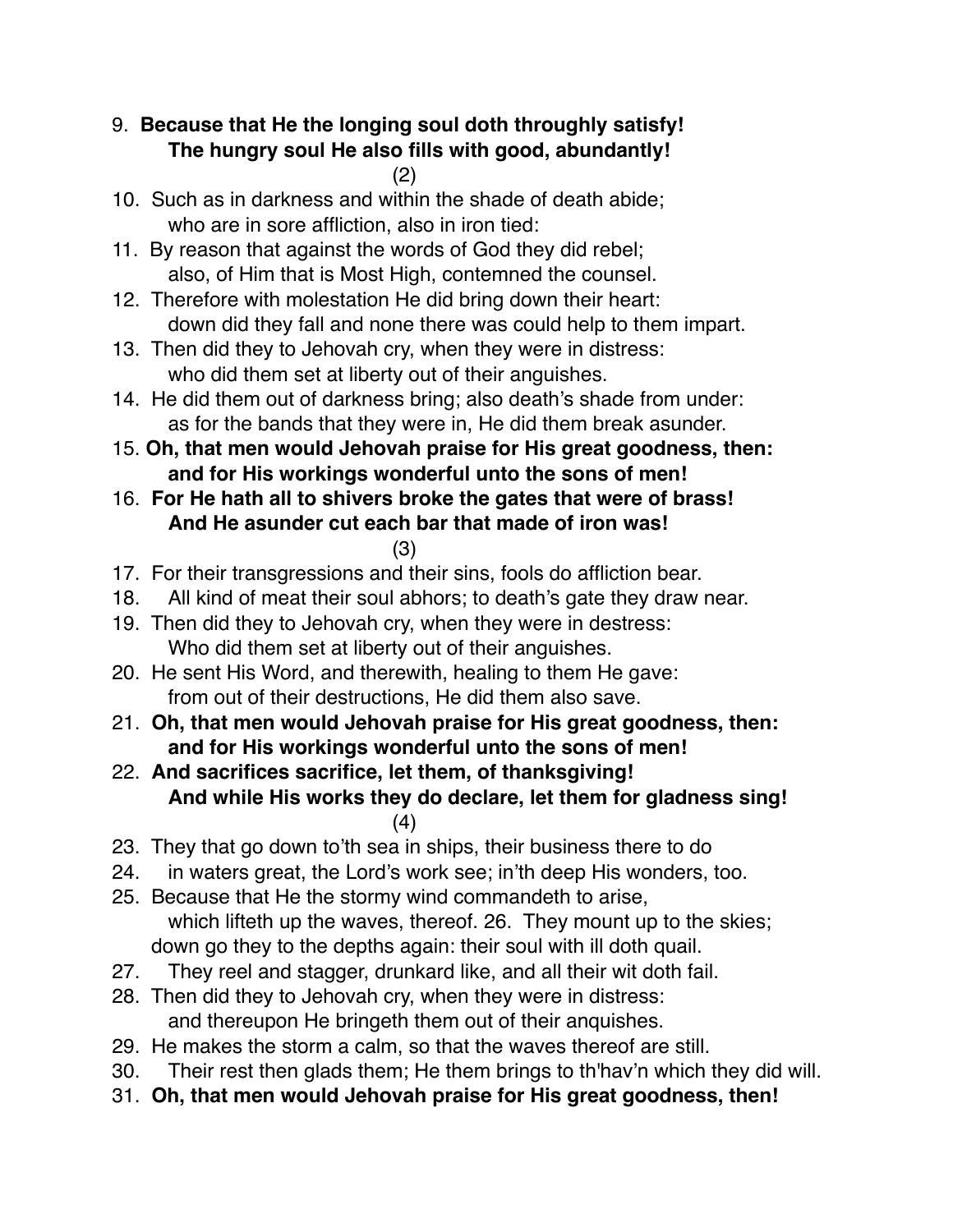**and for His workings wonderful unto the sons of men!**

32. **Also, within the people's church, Him let them highly raise! Where elders are assembled, there Him, also, let them praise!**

(5)

- 33. He rivers to a a desert turns; to drought, the springing well.
- 34. A fruitful soil to barrenness, for their sin, there that dwell.
- 35. The desert to a pool He turns, and dry ground to a spring;
- 36. seats there the hungry, who prepare their town of habiting.
- 37. Vineyards there, also, for to plant, also, to sow the field; which may unto them fruitful things of much revenue yield.
- 38. Also, He blessed them, so that they greatly are increased: and for to be diminished, He suffers not their beast.
- 39. Again, they are diminished, and they are brought down low, by reason of their pressing straits, affliction and sorrow.

(6)

- 40. On princes, He contempt doth pour, and causeth them to stray i'th solitary wilderness, wherein there is no way.
- 41. Yet, He out of affliction doth make the poor to rise; and like as if it were a flock, doth make him families.
- 42. The righteous shall it behold, and he shall joyful be! In silence, stop her mouth, also, shall all iniquity.
- 43. Whoso is wise, and whoso will these things attentive learn, the loving kindness of the Lord, they clearly shall discern.

PSALM 108 October 30, 2016 A song or psalm of David.

A prophetic statement of future victory over Israel's enemies.

- 1. Oh God, my heart's fixed, I'll sing; praise sing e'en with my glory.
- 2. Awake thou psaltery and harp: I will awake early.
- 3. Oh, Thou Jehovah, Thee will I the people praise among; within the midst of nations, Thee will I praise with song.
- 4. For, o'er the heavens, Thy mercy's great; to the skies, Thy truth doth mount.
- 5. O'er heav'ns, oh God, be lift; all earth let Thy glory surmount:
- 6. That Thy beloved people may be set at liberty: with Thy right hand, salvation give, and do Thou answer me.

(2)

7. God hath in His own holiness spoken: rejoice, I shall.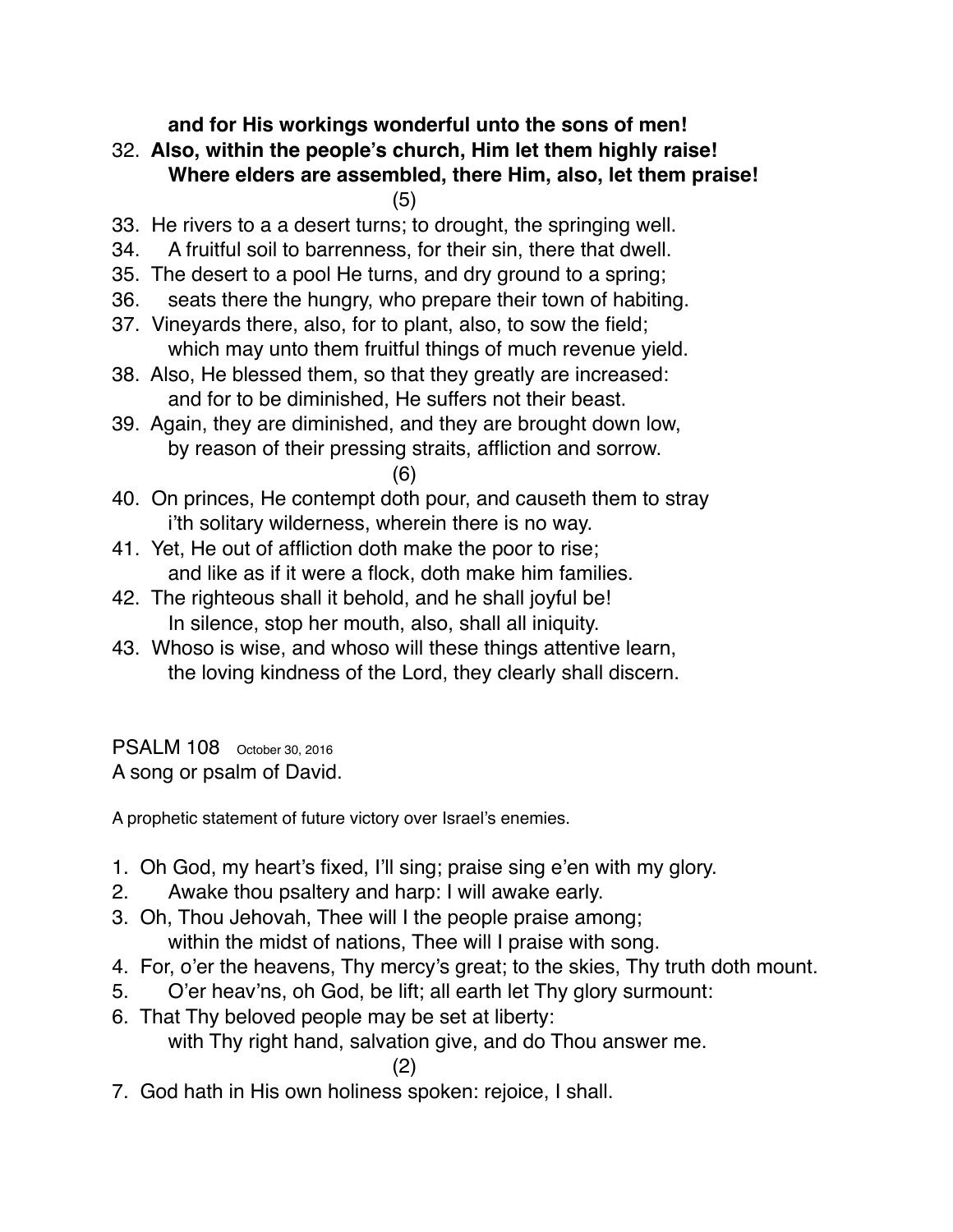Of Shechem I'll division make; and mete out Succoth's vale.

- 8. Mine Gilead, mine Manasseh is, and Ephraim, also, he is of My head the strength; Judah shall My law-giver be.
- 9. Moab My washpot; I will cast over Edom My shoe: I'll make a shout triumphantly over Philistia, too.
- 10. Who is it that will bring me to the city fortified? Who is it that into Edom will be to me a guide?
- 11. Wilt not Thou do this thing, oh God, Who didst us cast Thee from? and likewise wilt not Thou, oh God, forth with our armies go?
- 12. From trouble give us help, for vain is man's salvation.
- 13. Through God we shall do valiantly; for He'll our foes tread down.

PSALM 109 October 31, 2016 To the Chief Musician, a psalm of David.

A prayer for recompense upon those who unjustly oppress.

1. God of my praise, hold not Thy peace, 2. for mouth of the wicked and mouth of the deceitful are against me opened.

 'Gainst me they speak with lying tongue, 3. and compass me about with words of hate; and me against, without a cause, they fought.

- 4. They, for my love, mine enemies are: but I my prayer make.
- 5. And ill for good reward me; and hate, for my loves's sake.
- 6. A wicked person over him do Thou make for to sit; also, at his right hand, do Thou let satan stand at it.
- 7. When he is judged, let him then condemned be therein: and let the prayer that he doth make be turned into sin.
- 8. Few let his days be: and let his office another take.
- 9. His children let be fatherless, and 's wife a widow make.
- 10. Let 's children still be vagabonds; beg they their bread also; out of their places, desolate let them a seeking go.

$$
(2)
$$

- 11. Yea, let th'extortioner catch all that doth to him pertain: and let the stranger spoil what he did by his labour gain.
- 12. Let there not any be that may mercy to him express: nor any one that favor may his children fatherless.
- 13. The issue, also, let Thou, be cut off that from him came: i'th following generation, out-blotted be his name.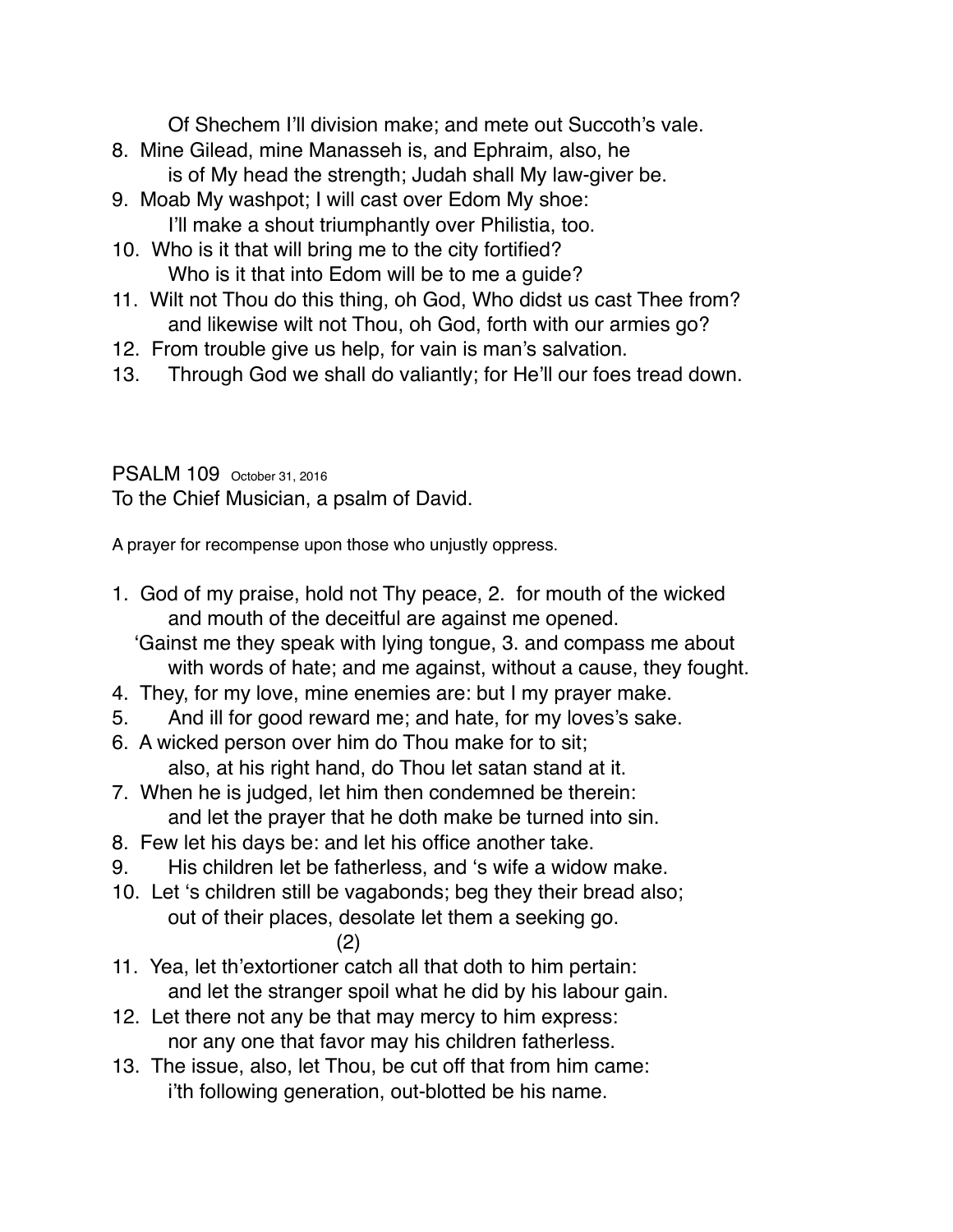- 14. Remembered, with the Lord, be his father's iniquity: and of his mother, never let the sin out-blotted be;
- 15. before Jehovah let them be continually put: that from out of the earth He may the memory of them cut.
- 16. Because that he remembered not compassion to impart, but did pursue the needy poor, to slay the broke in heart. (3)
- 17. As he did cursing love, so let cursing unto him come. As he did not in blessing joy, so be it far him from.
- 18. With cursing like a robe as he clothed him, so let it go like water to his bowels, and like oil his bones into.
- 19. Garment like let it to him be, himself for to aray, and for a girdle, wherewith he may gird himself alway.
- 20. Thus let mine adversaries be rewarded from the Lord: also of them against my soul that speak an evil word. (4)
- 21. But God, the Lord, for Thy name's sake, oh, do Thou well for me! because Thy mercy it is good, oh, do Thou set me free!
- 22. For poor and needy I: in me, my heart's wounded, also.
- 23. Like falling shade I pass; I'm tossed, locust-like, to and fro.
- 24. Through fasts, my knees are weak: my flesh, it's fatness doth forsake.
- 25. And I am their reproach: they look at me; their heads they shake.
- 26. Help me, oh, Lord my God! After Thy mercy, save Thou me!
- 27. That they may know this is Thy hand: Lord, that it's done by Thee.
- 28. Let them curse, but oh, do Thou bless! When as that they arise, let them be shamed. Thy servant, let him rejoice, likewise.
- 29. Mine adversaries, oh, let them with shame be cloath'd upon! And themselves clothe, as with a cloak, with their confusion.
- 30. I'll to Jehovah with my mouth give thanks exceedingly! Yea, Him, among the multitude, with praise I'll glorify!
- 31. For He shall stand at right hand of the poor and needy one, from those that do condemn his soul, to give salvation!

PSALM 110 November 1, 2016 A psalm of David

A prophetic psalm about Christ's [and Israel's] perfect triumph during the Great Tribulation.

1. The Lord did say unto my Lord, "Sit thou at My right hand: